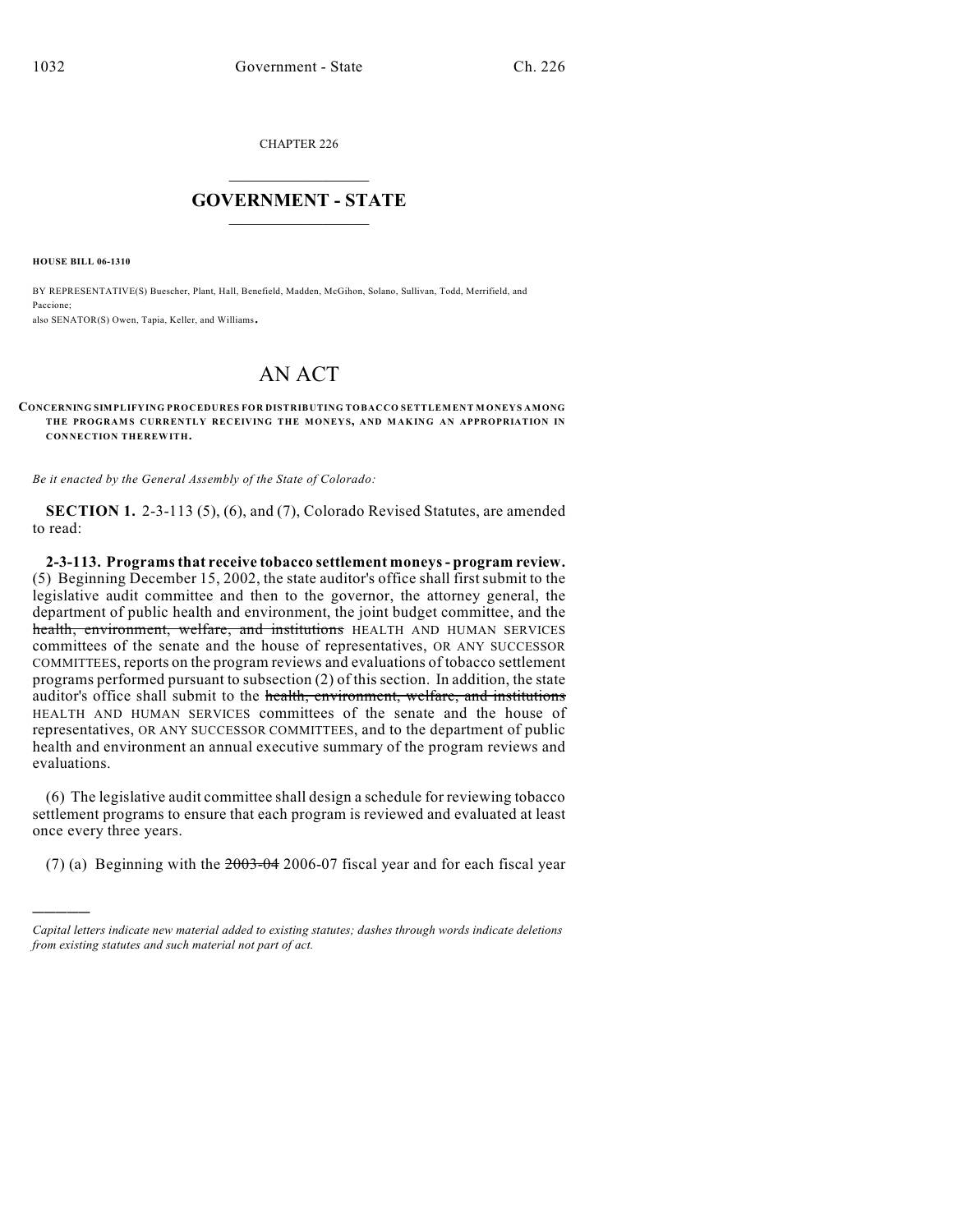thereafter, the general assembly shall appropriate to the state auditor's office one-tenth of one percent of the total amount of moneys received by the state pursuant to the master settlement agreement in the preceding fiscal year MOST RECENTLY COMPLETED CALENDAR YEAR for the costs incurred by the state auditor's office in implementing the requirements of this section. The amount appropriated to the state auditor's office pursuant to this subsection (7) shall come from a proportionate reduction in the amounts annually appropriated to RECEIVED BY each tobacco settlement program FROM THE TOBACCO LITIGATION SETTLEMENT CASH FUND:

(I) That is reviewed pursuant to this section; AND

(II) THAT RECEIVES AN AMOUNT IDENTIFIED AS A PERCENTAGE OF THE MONEYS RECEIVED PURSUANT TO THE MASTER SETTLEMENT AGREEMENT IN THE PRIOR FISCAL YEAR PURSUANT TO SECTION 24-75-1104.5 (1), C.R.S.

(b) Any unencumbered moneys appropriated from moneys received pursuant to the master settlement agreement remaining with the state auditor's office at the end of any fiscal year shall be transferred to the tobacco litigation settlement trust fund created in section 24-22-115.5, C.R.S.

**SECTION 2.** 24-75-1104.5, Colorado Revised Statutes, is amended to read:

**24-75-1104.5. Use of settlement moneys - programs.** (1) For the 2004-05 fiscal year and for each fiscal year thereafter, the following programs, services, or funds shall receive appropriations in the FOLLOWING specified amounts from the settlement moneys annually received by the state IN THE PRECEDING FISCAL YEAR:

(a) The Colorado nurse home visitor program created in article 31 of title 25, C.R.S., shall receive the following amounts, not to exceed nineteen million dollars in any fiscal year, AS PROVIDED IN SECTION 25-31-107, C.R.S.:

(I) For the 2004-05 fiscal year, nine percent of the total amount of settlement moneys received by the state;

(II) Beginning with the 2005-06 fiscal year and for each fiscal year thereafter through the 2013-14 fiscal year, the general assembly shall increase the percentage appropriated by A PERCENTAGE OF THE TOTAL AMOUNT OF SETTLEMENT MONEYS RECEIVED BY THE STATE THAT REFLECTS AN INCREASE OF one percent OVER THE PERCENTAGE RECEIVED IN THE PRECEDING FISCAL YEAR; and

(III) For the 2014-15 fiscal year and for each fiscal year thereafter, nineteen percent of the total amount of settlement moneys annually received by the state.

(b) The comprehensive primary and preventive care grant program created in part 10 of article 4 of title 26, C.R.S., shall receive three percent of the total amount of settlement moneys annually received by the state, not to exceed five million dollars in any fiscal year, AS PROVIDED IN SECTION 26-4-1007, C.R.S.

(c) The children's basic health plan trust created in section 26-19-105, C.R.S., shall receive twenty-four percent of the total amount of settlement moneys annually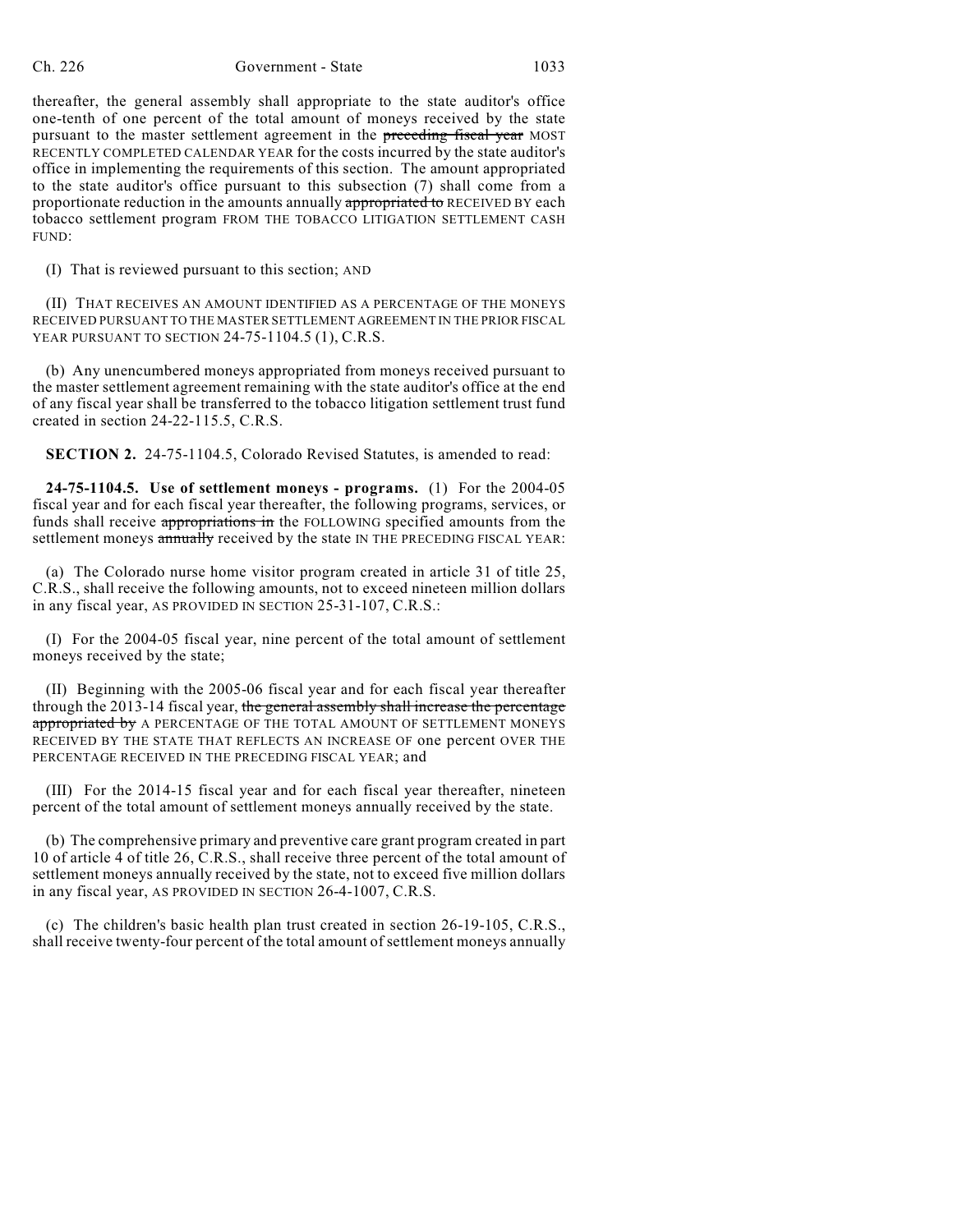1034 Government - State Ch. 226

received by the state, not to exceed thirty million dollars in any fiscal year, AS PROVIDED IN SAID SECTION. If in any fiscal year the percentage of settlement moneys specified in this paragraph (c) does not equal at least seventeen million five hundred thousand dollars, the GENERAL ASSEMBLY SHALL APPROPRIATE the amount of the shortfall shall be allocated out of the tobacco litigation settlement trust fund pursuant to section 24-22-115.5 (2) (a.7) (I) and, if necessary, out of the amount of settlement moneys transferred to the general fund pursuant to section 24-22-115 (3).

(d) The state dental loan repayment program created in article 23 of title 25, C.R.S., shall receive two hundred thousand dollars AS PROVIDED IN SECTION 25-23-104, C.R.S.

(e) The Fitzsimons trust fund created in section 23-20-136 (3), C.R.S., shall receive the lesser of the amount due to any lessor during the fiscal year under a lease-purchase agreement authorized pursuant to section 3 of House Bill 03-1256, as enacted at the first regular session of the sixty-fourth general assembly, or eight percent of the total amount of settlement moneys annually received by the state, not to exceed eight million dollars in any fiscal year. The settlement moneys shall be appropriated in accordance with the procedure specified in section 23-20-136 (3.5) (a), C.R.S.

#### (f) Repealed.

(g) The Colorado state veterans trust fund created in section 28-5-709, C.R.S., shall receive one percent of the total amount of settlement moneys annually received by the state, not to exceed one million dollars in any fiscal year, AS PROVIDED IN SAID SECTION.

(h) The read-to-achieve grant program created in section 22-7-506, C.R.S., shall receive five percent of the total amount of settlement moneys annually received by the state, not to exceed eight million dollars in any fiscal year, AS PROVIDED IN SAID SECTION; except that, for the 2004-05 fiscal year, the read-to-achieve grant program shall receive nineteen percent of the total amount of settlement moneys received, not to exceed nineteen million dollars.

(i) The Tony Grampsas youth services program created in part 2 of article 20.5 of title 25, C.R.S., shall receive four percent of the total amount of settlement moneys annually received by the state, not to exceed five million dollars in any fiscal year, AS PROVIDED IN SECTION 25-20.5-201, C.R.S.

(j) The AIDS drug assistance program created in section 25-4-1411, C.R.S., shall receive three and a half percent of the total amount of settlement moneys annually received by the state, not to exceed five million dollars in any fiscal year, AS PROVIDED IN SAID SECTION.

(k) Three hundred thousand dollars shall be appropriated, AS PROVIDED IN SECTION 27-10.3-106,C.R.S., to fund the state's share of the annual funding required for the "Child Mental Health Treatment Act", article 10.3 of title 27, C.R.S.

(l) THE AUTISM TREATMENT FUND CREATED PURSUANT TO SECTION 26-4-695, C.R.S., SHALL RECEIVE THE AMOUNT NEEDED, NOT TO EXCEED ONE MILLION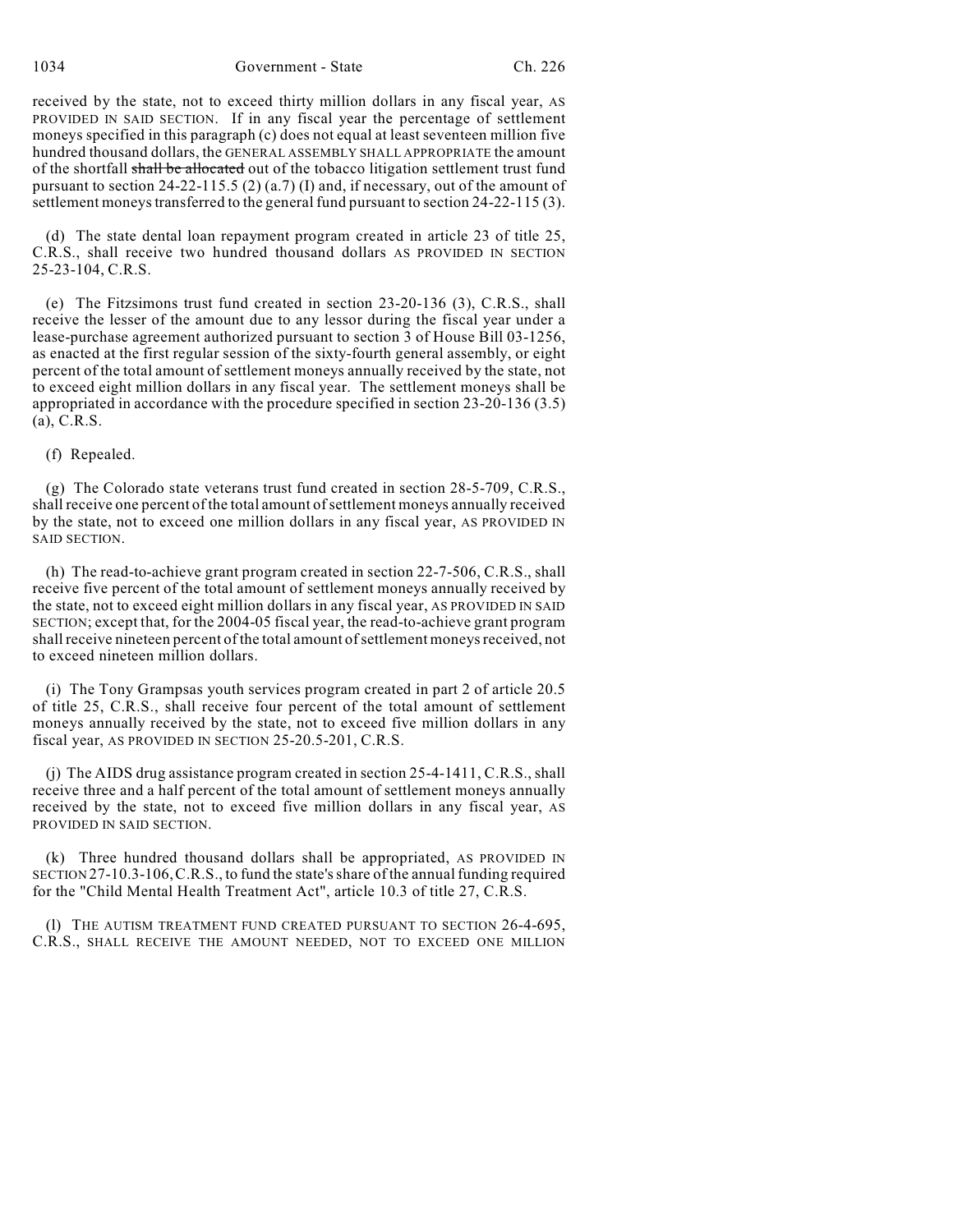DOLLARS, TO PAY THE STATE'S SHARE OF THE ANNUAL FUNDING REQUIRED BY THE "HOME- AND COMMUNITY-BASED SERVICES FOR CHILDREN WITH AUTISM ACT", SUBPART 7 OF PART 6 OF ARTICLE 4 OF TITLE 26, C.R.S., AS PROVIDED IN SECTION 24-22-115 (1).

(2) The general assembly shall appropriate OR THE STATE TREASURER SHALL TRANSFER, AS PROVIDED BY LAW, the amounts specified in subsection (1) of this section from moneys credited to the tobacco litigation settlement cash fund created in section 24-22-115.

**SECTION 3.** 22-7-506 (4) (a), (4) (b), and (4) (c), Colorado Revised Statutes, are amended to read:

**22-7-506. Read-to-achieve grant program - board created - fund - repeal.** (4) (a) (I) There is hereby established in the state treasury the read-to-achieve cash fund, referred to in this section as the "cash fund". The cash fund shall consist of moneys appropriated TRANSFERRED thereto pursuant to paragraph (b) of this subsection (4) and any other moneys that may be made available by the general assembly. Subject to appropriation by the general assembly, moneys in the cash fund shall be used to provide grants to schools pursuant to this section. Any moneys not provided as grants to schools may be invested by the state treasurer as provided in section 24-36-113, C.R.S. All interest derived from the deposit and investment of moneys in the cash fund shall be credited to the cash fund. Any amount remaining in the cash fund at the end of any fiscal year shall remain in the cash fund and shall not be credited or transferred to the general fund or to any other fund.

(II) Up to one percent of the moneys  $\frac{1}{2}$  APPROPRIATED FROM the cash fund may be used for the expenses incurred by the read-to-achieve board in administering this section. If the read-to-achieve board is unable to administer this program with existing personnel, the read-to-achieve board shall contract with private sources for such services.

(b) (I) Except as otherwise provided in section 24-75-1104.5 (1) (h), C.R.S., beginning with the 2004-05 2006-07 fiscal year, and for each fiscal year thereafter so long as the state receives moneys pursuant to the master settlement agreement, the general assembly STATE TREASURER shall annually appropriate TRANSFER to the cash fund five percent of the amount of moneys transmitted to the state treasurer RECEIVED BY THE STATE in accordance with the master settlement agreement, other than attorney fees and costs, for the preceding fiscal year; except that the amount so appropriated TRANSFERRED to the cash fund in any fiscal year shall not exceed eight million dollars. The general assembly shall appropriate STATE TREASURER SHALL TRANSFER the amount specified in this paragraph (b) from moneys credited to the tobacco litigation settlement cash fund created in section 24-22-115, C.R.S.

(II) Repealed.

(c) Subject to appropriation by the general assembly, moneys in the fund shall be used to provide grants to schools pursuant to this section. In addition, up to one percent of the moneys in the fund may be used for the expenses incurred by the read-to-achieve board in administering this section. If the read-to-achieve board is unable to administer this program with existing personnel, the read-to-achieve board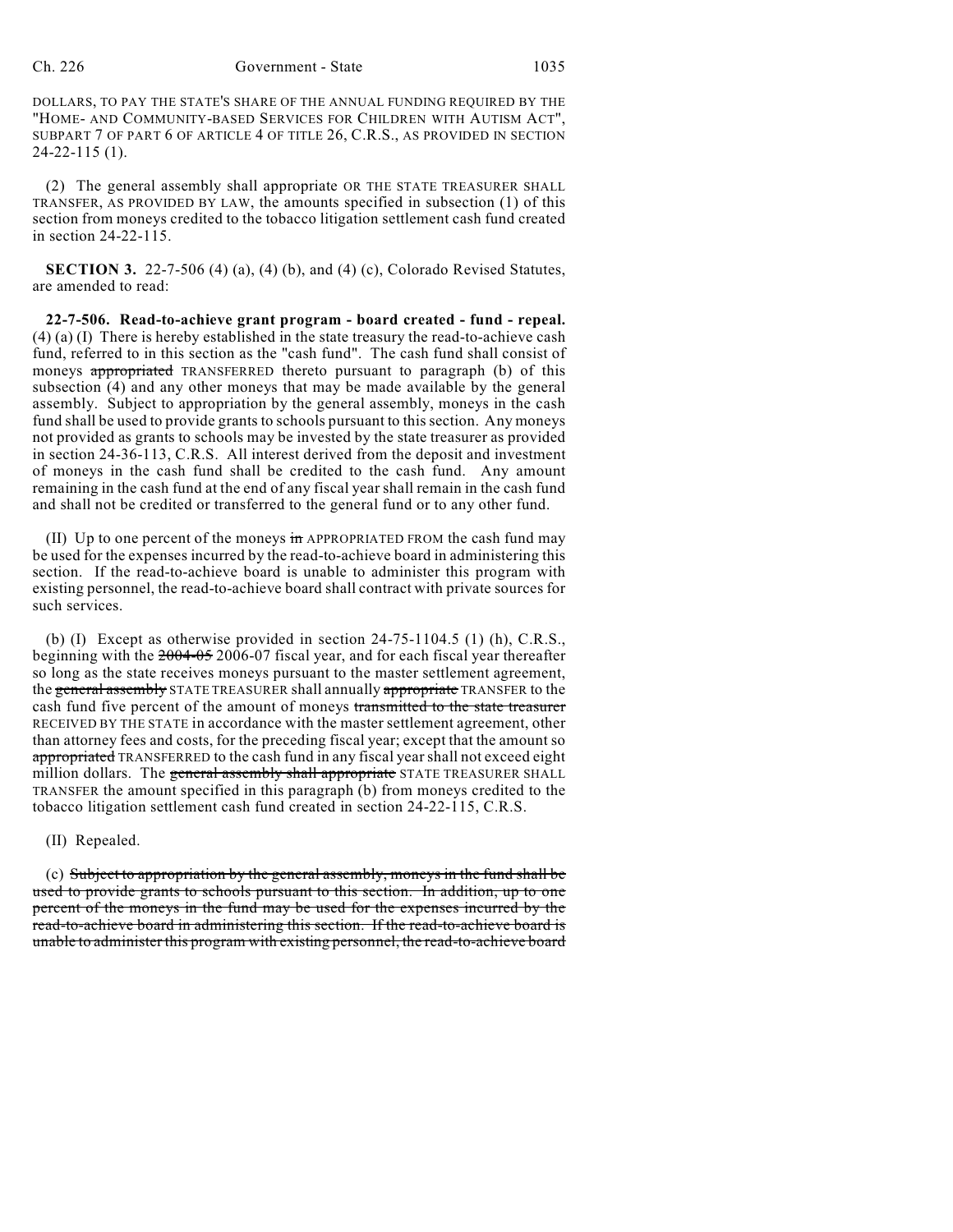shall contract with private sources for such services. Any moneys not provided as grants to schools may be invested by the state treasurer as provided in section 24-36-113, C.R.S.

**SECTION 4.** 23-20-136 (3.5) (a), Colorado Revised Statutes, is amended to read:

**23-20-136. Fitzsimons trust fund - creation - legislative declaration - repeal.**  $(3.5)$  (a) For the  $2004-05$  2006-07 fiscal year and for each fiscal year thereafter in which the state receives moneys pursuant to the master settlement agreement, and in which money is due to a lessor under a lease-purchase agreement authorized pursuant to section 3 of House Bill 03-1256, as enacted at the first regular session of the sixty-fourth general assembly, the general assembly shall appropriate STATE TREASURER SHALL TRANSFER to the capital construction fund and appropriate THE STATE CONTROLLER SHALL TRANSFER from the capital construction fund to the Fitzsimons trust fund the lesser of the amount due to any lessor during the fiscal year and OR eight percent of the total amount received by the state pursuant to the master settlement agreement, other than attorney fees and costs, during the preceding fiscal year; except that the amount appropriated TRANSFERRED pursuant to this subsection (3.5) in any fiscal year shall not exceed eight million dollars.

**SECTION 5.** 24-22-115 (1) and (3), Colorado Revised Statutes, are amended to read:

**24-22-115. Tobacco litigation settlement cash fund - creation.** (1) There is hereby created in the state treasury the tobacco litigation settlement cash fund. The cash fund shall consist of all moneys transmitted to the state treasurer in accordance with the terms of the master settlement agreement, the smokeless tobacco master settlement agreement, and the consent decree approved and entered by the court in the case denominated *State of Colorado, ex rel. Gale A. Norton, Attorney General v. R.J. Reynolds Tobacco Co.; American Tobacco Co., Inc.; Brown & Williamson Tobacco Corp.; Liggett & Myers, Inc.; Lorillard Tobacco Co., Inc.; Philip Morris, Inc.; United States Tobacco Co.; B.A.T. Industries, P.L.C.; The Council For Tobacco Research--U.S.A., Inc.; and Tobacco Institute, Inc.,* Case No. 97 CV 3432, in the district court for the city and county of Denver other than moneys credited to the tobacco litigation settlement trust fund pursuant to section 24-22-115.5. Except as provided in subsection (2) of this section, all interest derived from the deposit and investment of moneys in the cash fund shall be credited to the cash fund; except that, beginning with the fiscal year 2001-02, and each fiscal year thereafter, all interest derived from the deposit and investment of moneys in the cash fund shall be credited to the breast and cervical cancer prevention and treatment fund created pursuant to section 26-4-532, C.R.S. Except as provided in subsection (2) of this section, all moneys in the cash fund shall be subject to appropriation by the general assembly for such purposes as may be authorized by law in accordance with the terms of the settlement agreements and the consent decree. Except as provided in subsection (2) of this section, at the end of the 2004-05 fiscal year and at the end of each succeeding fiscal year, but prior to the making of any transfer of moneys from the cash fund to the general fund at the end of the fiscal year as required by this subsection (1), an amount needed, up to one million dollars, to pay the state's share of the annual funding required by the "Home- and Community-based Services for Children with Autism Act", subpart 7 of part 6 of article 4 of title 26, C.R.S., shall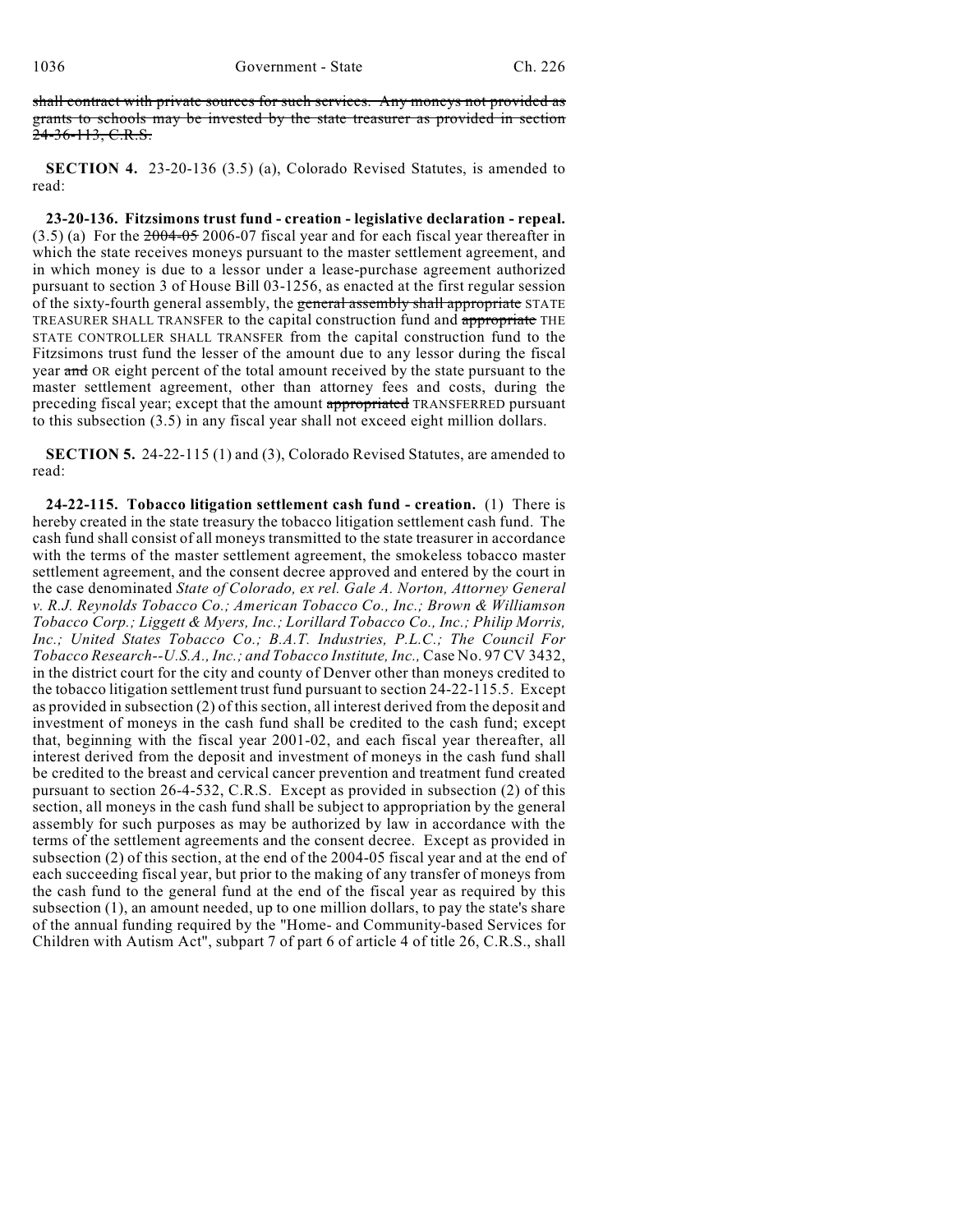#### Ch. 226 Government - State 1037

be transferred from the cash fund to the Colorado autism treatment fund created pursuant to section 26-4-695, C.R.S. Except as provided in subsection (2) of this section, at the end of any fiscal year commencing on or after July 1, 2004, all unexpended and unencumbered moneys IN THE CASH FUND, and all moneys IN THE CASH FUND not appropriated for the following fiscal year, in the cash fund AND ALL MONEYS IN THE CASH FUND NOT REQUIRED FOR TRANSFERS PURSUANT TO SECTION 24-75-1104.5 (1) IN THE FOLLOWING FISCAL YEAR shall be transferred to the general fund.

(3) Notwithstanding any other provision of this section and except as provided in section 24-75-1104.5 (1) (c), for the  $2005-06$  2006-07 fiscal year and for each fiscal year thereafter, the general assembly STATE TREASURER shall transfer an amount equal to the lesser of twenty million dollars or twenty-one percent of the moneys transmitted annually to the state treasurer pursuant to subsection (1) of this section to the general fund.

**SECTION 6.** 24-22-115.5 (2) (a.7) (I), Colorado Revised Statutes, is amended to read:

**24-22-115.5. Legislative declaration - tobacco litigation settlement trust fund - creation.** (2) (a.7) (I) The principal of the tobacco litigation settlement trust fund shall not be expended or appropriated for any purpose; except that moneys in the trust fund may be allocated APPROPRIATED to the children's basic health plan trust as provided in section 24-75-1104.5 (1) (c). All interest derived from the deposit and investment of moneys in the trust fund shall be credited to the trust fund. Such interest shall become subject to appropriation by the general assembly for the funding of any programs or funds authorized by law to be funded by tobacco litigation settlement moneys at such time as the state auditor certifies that actuarially sound projections of future interest earnings indicate that such interest will be sufficient to fully fund such programs and funds. No part of such trust fund, principal or interest, shall be transferred to the general fund or any other fund or used or appropriated except as provided in this section.

**SECTION 7.** 25-23-104 (1) and (2), Colorado Revised Statutes, are amended to read:

**25-23-104. Dental loan repayment fund - acceptance of grants and donations.** (1) The state dental loan repayment program shall be funded by moneys appropriated by the general assembly specifically forsaid program, moneys appropriated TRANSFERRED thereto pursuant to subsection (2) of this section, and any matching funds or contributions received from any public or private sources. Such funds shall be transmitted to the treasurer, who shall credit the same to the state dental loan repayment fund, which fund is hereby created. At the end of any fiscal year, all unexpended and unencumbered moneys in the fund shall remain therein and shall not be credited or transferred to the general fund or any other fund. Moneys in the fund shall be used to provide loan repayment assistance to eligible dental professionals. Moneys in the fund may also be used to pay for the administrative costs of the department of public health and environment to implement the loan repayment program except that administrative costs shall not exceed ten percent. For fiscal year 2001-02 only, administrative costs shall not exceed thirty-six thousand dollars (\$36,000) and may be paid from the state dental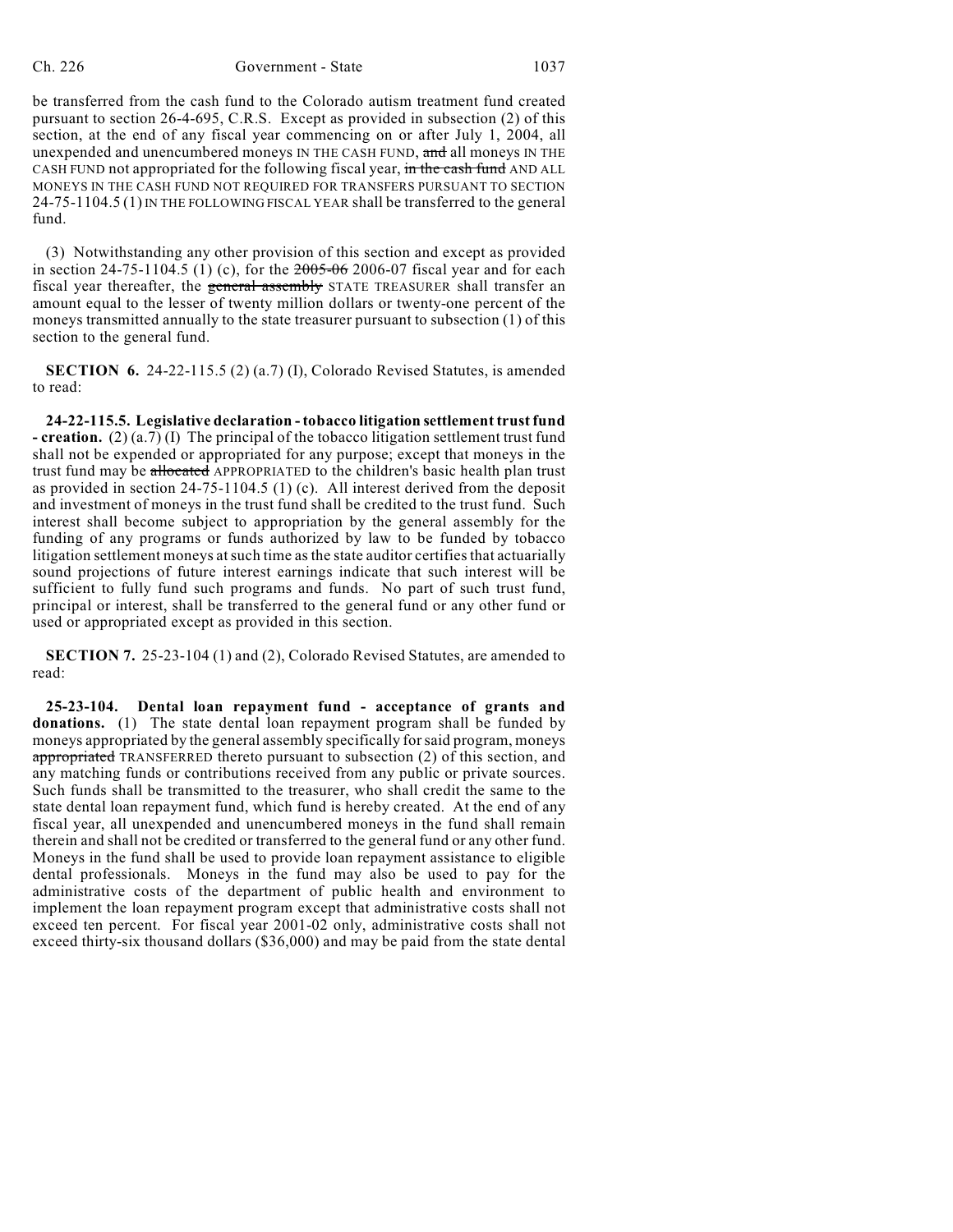### loan repayment fund.

(2) Pursuant to section 24-75-1104.5 (1) (d), C.R.S., beginning in fiscal year 2004-05 2006-07 and for each fiscal year thereafter so long as the state receives moneys pursuant to the master settlement agreement, the general assembly shall appropriate STATE TREASURER SHALL TRANSFER to the state dental loan repayment fund two hundred thousand dollars from the moneys annually received by the state pursuant to the master settlement agreement FOR THE PRECEDING FISCAL YEAR. The general assembly shall appropriate STATE TREASURER SHALL TRANSFER the amount specified in this subsection (2) from moneys credited to the tobacco litigation settlement cash fund created in section 24-22-115, C.R.S. MONEYS IN THE FUND SHALL BE SUBJECT TO ANNUAL APPROPRIATION BY THE GENERAL ASSEMBLY FOR THE PURPOSES OF THIS ARTICLE. The amount appropriated pursuant to this subsection (2) shall be in addition to and not in replacement of any general fund moneys appropriated to the state dental loan repayment fund.

**SECTION 8.** 25-31-107 (2) (b) and (2) (d), Colorado Revised Statutes, are amended to read:

**25-31-107. Nurse home visitor program - selection of entities - grants.** (2) (b) Grants awarded pursuant to paragraph (a) of this subsection (2) shall be payable from the nurse home visitor program fund, which fund is hereby created in the state treasury. The nurse home visitor program fund, referred to in this section as the "fund", shall consist of moneys appropriated TRANSFERRED thereto by the general assembly STATE TREASURER from moneys received pursuant to the master settlement agreement in the amount described in paragraph (d) of this subsection (2). In addition, the state treasurer may credit to the fund any public or private gifts, grants, or donations received by the department for implementation of the program. The fund shall be subject to annual appropriation by the general assembly to the department for grants to entities for operation of the program. In addition, the department may retain up to five percent of the amount annually appropriated from the fund for the actual costs incurred by the department in implementing the provisions of this article. Notwithstanding the provisions of section 24-36-114, C.R.S., all interest derived from the deposit and investment of moneys in the fund shall be credited to the fund. Any unencumbered moneys appropriated from moneys received pursuant to the master settlement agreement remaining in the fund at the end of any fiscal year shall be transferred to the tobacco litigation settlement trust fund created in section 24-22-115.5, C.R.S.

(d)  $(I)$  Pursuant to section 24-75-1104.5  $(I)$   $(a)$ , C.R.S., beginning with the 2004-05 2006-07 fiscal year and for each fiscal year thereafter so long as the state receives moneys pursuant to the master settlement agreement, the general assembly shall appropriate STATE TREASURER SHALL TRANSFER to the fund the amounts specified in subparagraph (III) of this paragraph (d) from the master settlement agreement moneys received by the state, other than attorney fees and costs, during the preceding fiscal year, not to exceed nineteen million dollars in any fiscal year. The appropriation TRANSFER shall be from moneys credited to the tobacco litigation settlement cash fund created in section 24-22-115, C.R.S.

(II) Repealed.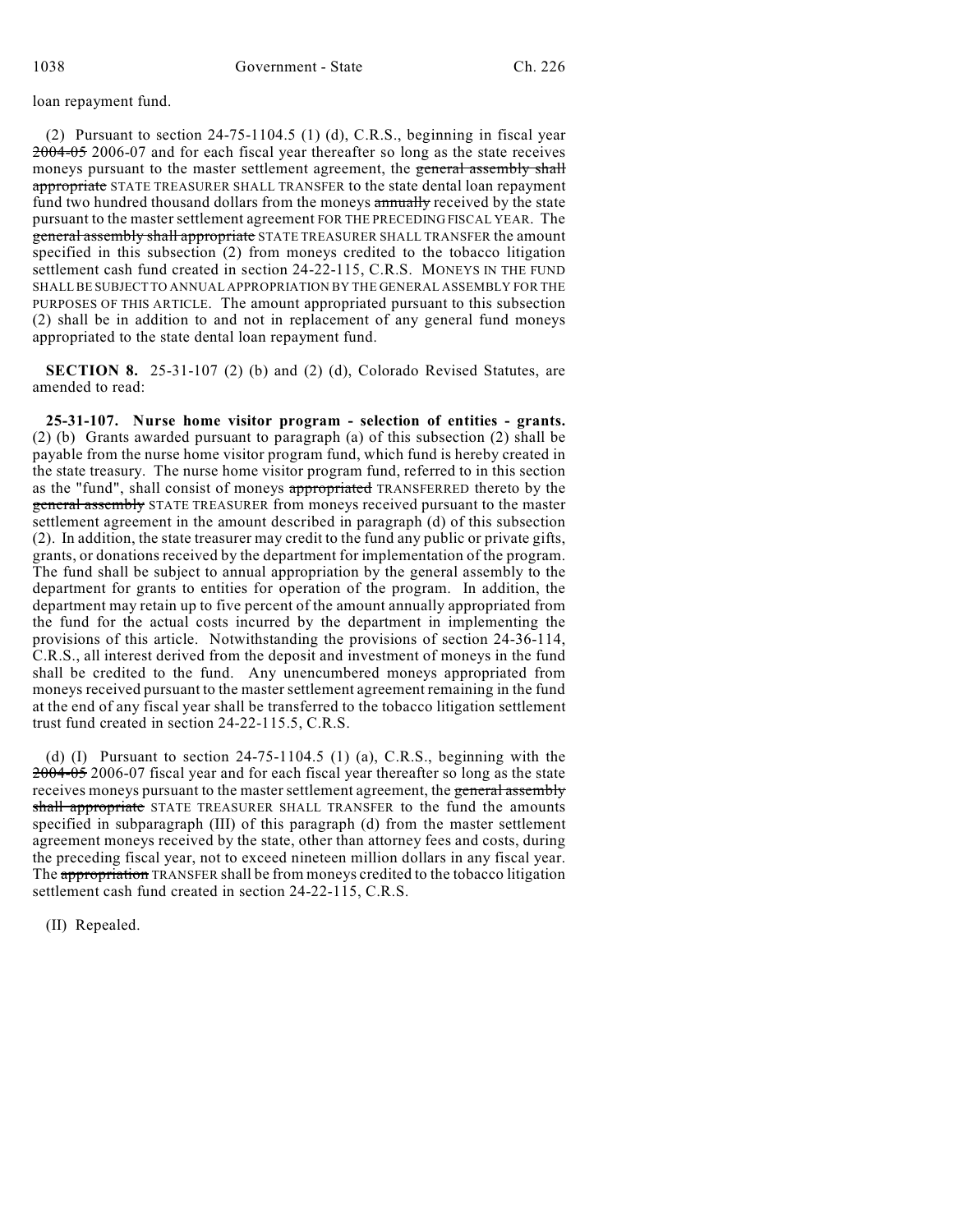(III) (A) For the 2004-05 fiscal year, the general assembly shall appropriate to the fund nine percent of the total amount of moneys received by the state.

(A.5) FOR THE 2005-06 FISCAL YEAR, THE GENERAL ASSEMBLY SHALL APPROPRIATE TO THE FUND TEN PERCENT OF THE TOTAL AMOUNT OF MONEYS RECEIVED BY THE STATE.

(A.7) FOR THE 2006-07 FISCAL YEAR, THE STATE TREASURER SHALL TRANSFER FROM THE MONEYS RECEIVED BY THE STATE PURSUANT TO THE MASTER SETTLEMENT AGREEMENT TO THE FUND ELEVEN PERCENT OF THE TOTAL AMOUNT OF MONEYS RECEIVED BY THE STATE.

(B) Beginning with the 2005-06 2007-08 fiscal year and for each fiscal year thereafter through the 2013-14 fiscal year, the general assembly STATE TREASURER shall increase the percentage appropriated TRANSFERRED to the fund pursuant to  $sub-sub-<sub>graph</sub>(A)$  SUB-SUBPARAGRAPH (A.7) of this subparagraph (III) by one percent.

(C) For the 2014-15 fiscal year and for each fiscal year thereafter, the general assembly shall appropriate STATE TREASURER SHALL TRANSFER to the fund nineteen percent of the total amount of moneys received by the state.

**SECTION 9.** 26-4-1007 (1) and (3) (a), Colorado Revised Statutes, are amended to read:

**26-4-1007. Program funding - comprehensive primary and preventive care fund - creation.** (1) Moneys for service grants and for the payment of program administrative costs incurred by the state department shall be payable from the comprehensive primary and preventive care fund, which fund is hereby created in the state treasury. The comprehensive primary and preventive care fund, referred to in this section as the "fund", shall consist of moneys appropriated TRANSFERRED thereto by the general assembly STATE TREASURER from moneys received pursuant to the master settlement agreement in the amount described in subsection (3) of this section. In addition, the state treasurer may credit to the fund any public or private gifts, grants, or donations received by the state departmentfor implementation of the program. The fund shall be subject to annual appropriation by the general assembly to the state department. In addition, the state department may retain up to one percent of the amount annually appropriated from the fund for the actual costs incurred by the state department in implementing the provisions of this part 10. Notwithstanding the provisions of section 24-36-114, C.R.S., all interest derived from the deposit and investment of moneys in the fund shall be credited to the fund. Any unencumbered moneys appropriated from moneys received pursuant to the master settlement agreement remaining in the fund at the end of any fiscal year shall be transferred to the tobacco litigation settlement trust fund created in section 24-22-115.5, C.R.S.

 $(3)$  (a) Pursuant to section 24-75-1104.5 (1) (b), C.R.S., beginning with the 2004-05 2006-07 fiscal year, and for each fiscal year thereafter so long as the state receives moneys pursuant to the master settlement agreement, the general assembly shall appropriate STATE TREASURER SHALL TRANSFER to the fund three percent of the total amount of moneys received by the state pursuant to the master settlement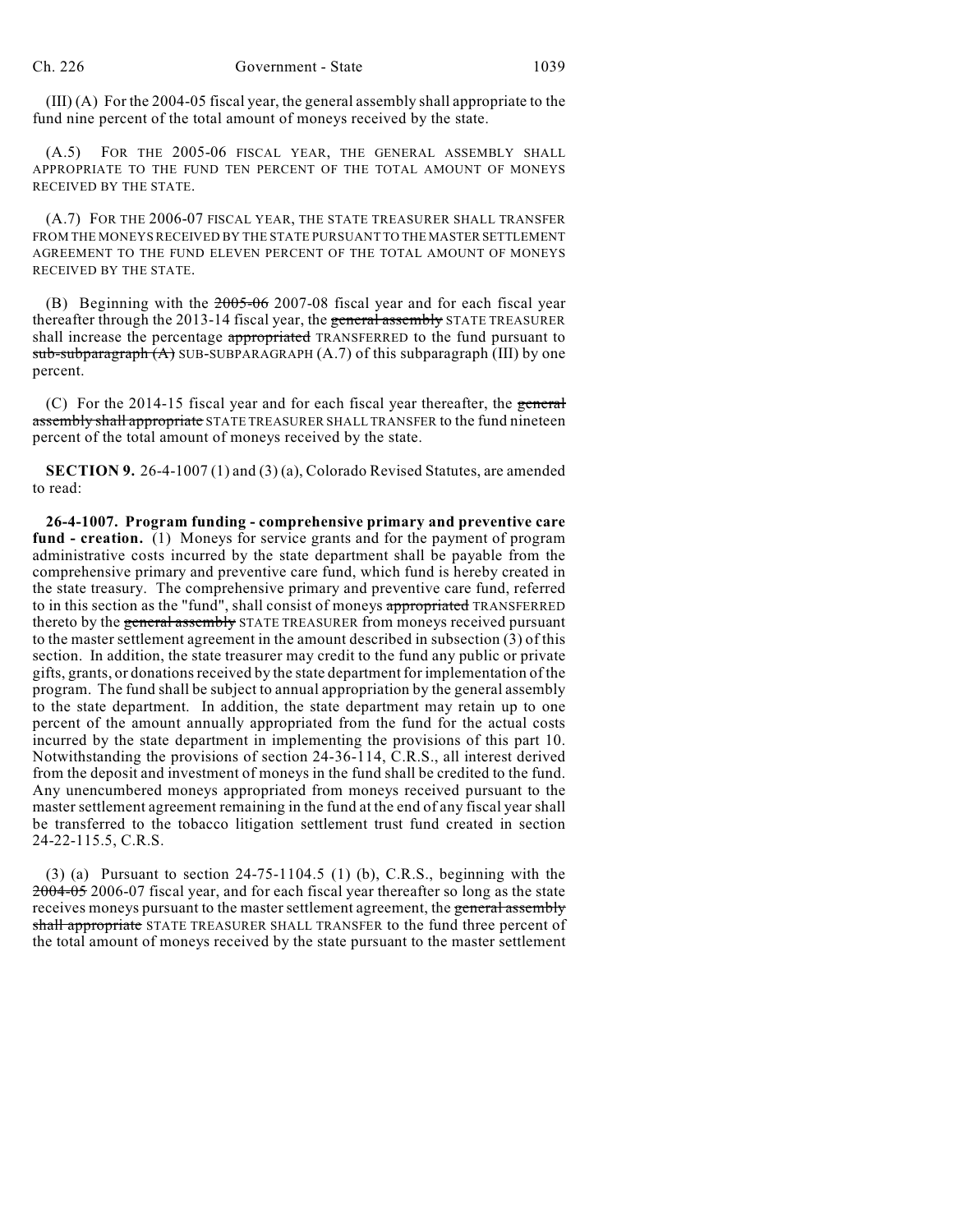agreement, not including attorney fees and costs, during the preceding fiscal year; except that the amount so appropriated TRANSFERRED to the fund shall not exceed five million dollars in any fiscal year. The general assembly shall appropriate STATE TREASURER SHALL TRANSFER the amount specified in this subsection (3) from moneys credited to the tobacco litigation settlement cash fund created in section 24-22-115, C.R.S.

**SECTION 10.** 26-19-105 (2.5), Colorado Revised Statutes, is amended to read:

**26-19-105. Trust - created.** (2.5) Pursuant to section 24-75-1104.5 (1) (c), C.R.S., beginning in the 2004-05 2006-07 fiscal year and in each fiscal year thereafter so long as the state receives moneys pursuant to the master settlement agreement, the general assembly shall appropriate STATE TREASURER SHALL TRANSFER to the trust twenty-four percent of the total amount of the moneys annually received by the state pursuant to the master settlement agreement, not including attorney fees and costs, during the preceding fiscal year; except that the amount so appropriated TRANSFERRED to the trust shall not exceed thirty million dollars in any fiscal year. Except as otherwise provided in sections 24-22-115.5 (2)  $(a.7)$  and  $24-75-1104.5 (1)(c)$ , C.R.S., the general assembly shall appropriate STATE TREASURER SHALL TRANSFER the amount specified in this subsection (2.5) from moneys credited to the tobacco litigation settlement cash fund created in section 24-22-115, C.R.S. The amount appropriated TRANSFERRED pursuant to this subsection (2.5) shall be in addition to and not in replacement of any general fund moneys appropriated to the trust.

**SECTION 11.** 28-5-709 (1) (a), (2) (a), and (3) (a), Colorado Revised Statutes, are amended to read:

**28-5-709. Colorado state veterans trust fund - created - report - repeal.** (1) (a) There is hereby created in the state treasury the Colorado state veterans trust fund that shall consist of the moneys appropriated TRANSFERRED thereto pursuant to subsection (2) of this section. In addition, the state treasurer may credit to the trust fund any public or private gifts, grants, or donations received prior to July 1, 2002, by the department of human services or, on or after July 1, 2002, by the department of military and veterans affairs for implementation of the purposes specified in this subsection (1). and any moneys transferred to the trust fund pursuant to section 28-5-710 (1).

(2) (a) Pursuant to section 24-75-1104.5 (1) (g), C.R.S., beginning in the  $2004-05$ 2006-07 fiscal year, and for each fiscal year thereafter so long as the state receives moneys pursuant to the master settlement agreement, the general assembly STATE TREASURER shall annually appropriate TRANSFER to the trust fund one percent of the total amountreceived by the state pursuant to the provisions of the master settlement agreement, other than attorney fees and costs, during the preceding fiscal year; except that the amount so appropriated TRANSFERRED to the trust fund in any fiscal year shall not exceed one million dollars. The general assembly shall appropriate STATE TREASURER SHALL TRANSFER the amount specified in this subsection (2) from moneys credited to the tobacco litigation settlement cash fund created in section 24-22-115, C.R.S.

(3) (a) (I) All of the funds appropriated to the trust fund pursuant to subsection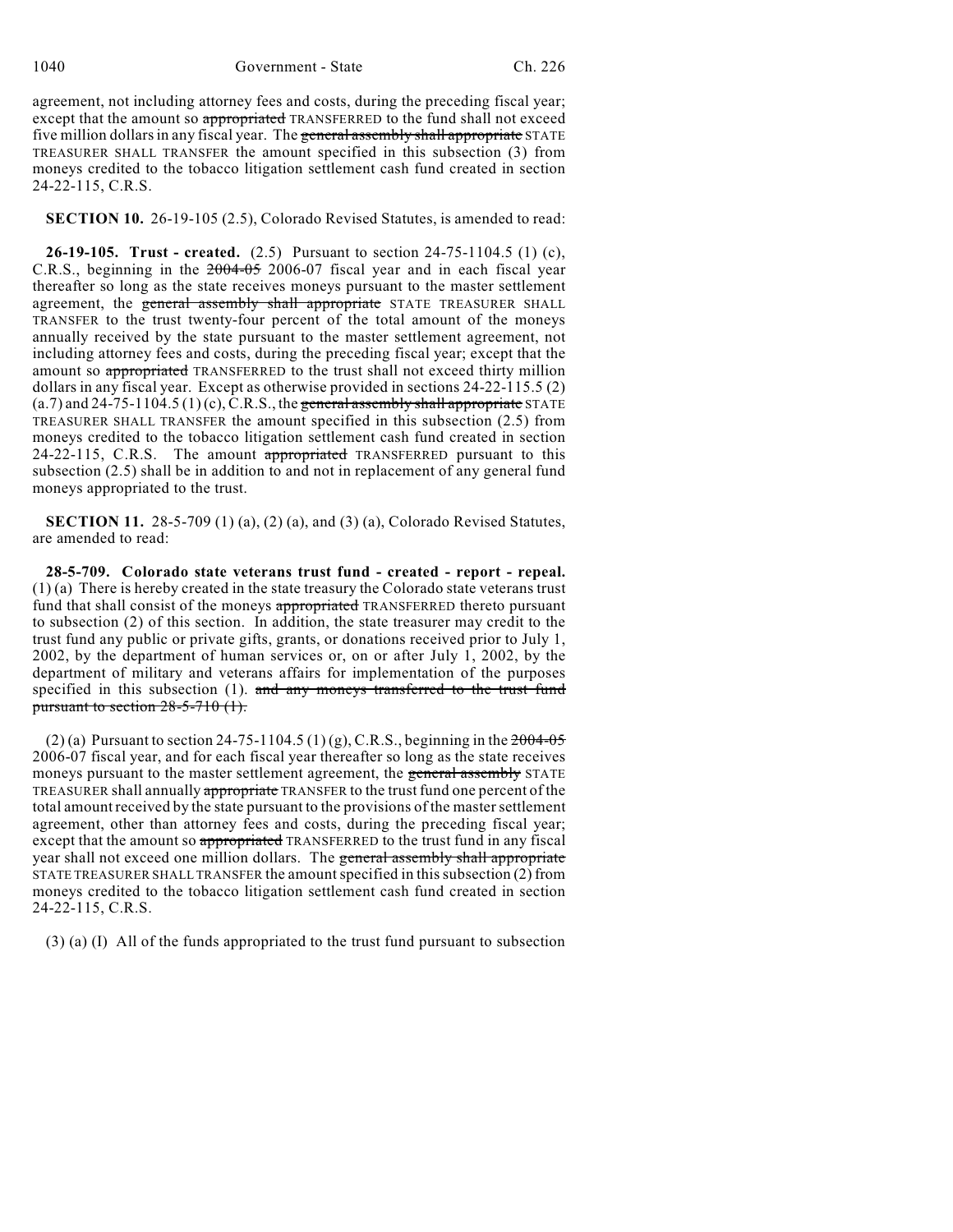(2) of this section in fiscal year 2000-01 shall be credited to the trust fund and retained as principal in the trust fund.

(II) For fiscal years 2001-02 and fiscal years thereafter THROUGH 2005-06, seventy-five percent of the amount of annual appropriations made pursuant to subsection (2) of this section, shall be credited to the trust fund and retained as principal in the trust fund. For fiscal years 2001-02 and fiscal years thereafter THROUGH 2005-06, twenty-five percent of the amount of annual appropriations made pursuant to subsection (2) of this section, and one hundred percent of any interest earned on the principal in the trust fund shall be subject to annual appropriation by the general assembly and may be allocated by the board for the purposes outlined in subsection (1) of this section.

(III) FOR FISCAL YEAR 2006-07 AND FISCAL YEARS THEREAFTER, SEVENTY-FIVE PERCENT OF THE AMOUNT OF THE ANNUAL TRANSFER MADE PURSUANT TO SUBSECTION (2) OF THIS SECTION, SHALL BE CREDITED TO THE TRUST FUND AND RETAINED AS PRINCIPAL IN THE TRUST FUND. FOR FISCAL YEAR 2006-07 AND FISCAL YEARS THEREAFTER, TWENTY-FIVE PERCENT OF THE AMOUNT OF THE ANNUAL TRANSFER MADE PURSUANT TO SUBSECTION (2) OF THIS SECTION, AND ONE HUNDRED PERCENT OF ANY INTEREST EARNED ON THE PRINCIPAL IN THE TRUST FUND SHALL BE SUBJECT TO ANNUAL APPROPRIATION BY THE GENERAL ASSEMBLY AND MAY BE ALLOCATED BY THE BOARD FOR THE PURPOSES OUTLINED IN SUBSECTION (1) OF THIS SECTION.

**SECTION 12.** 27-10.3-106 (2) (b), Colorado Revised Statutes, is amended to read:

**27-10.3-106. Funding - rules.** (2) (b) Pursuant to section 24-75-1104.5 (1) (k), C.R.S., beginning in the 2004-05 fiscal year, and for each fiscal year thereafter so long as the state receives moneys pursuant to the master settlement agreement, the general assembly shall appropriate to the state department to fund the remaining portion of services not covered by private insurance, federal medicaid funding, or the family's share, as described in paragraph (a) of this subsection (2), three hundred thousand dollars from the moneys annually received by the state in accordance with the master settlement agreement FOR THE PRECEDING FISCAL YEAR. The general assembly shall appropriate the amount specified in this paragraph (b) from moneys credited to the tobacco litigation settlement cash fund created in section 24-22-115, C.R.S.

**SECTION 13.** 28-5-709 (3) (b) (I), Colorado Revised Statutes, as amended by Senate Bill 06-126, enacted at the Second Regular Session of the Sixty-fifth General Assembly, is amended to read:

**28-5-709. Colorado state veterans trust fund - created - report - repeal.**  $(3)$  (b) (I) Notwithstanding the provisions of paragraph (a) of this subsection (3):

(A) For the 2003-04 through 2006-07 fiscal years, twenty-five percent of the amount of annual appropriations TRANSFERS made pursuant to subsection (2) of this section shall be credited to the trust fund and retained as principal in the trust fund, and seventy-five percent of the amount of annual appropriations TRANSFERS made pursuant to subsection (2) of this section and one hundred percent of any interest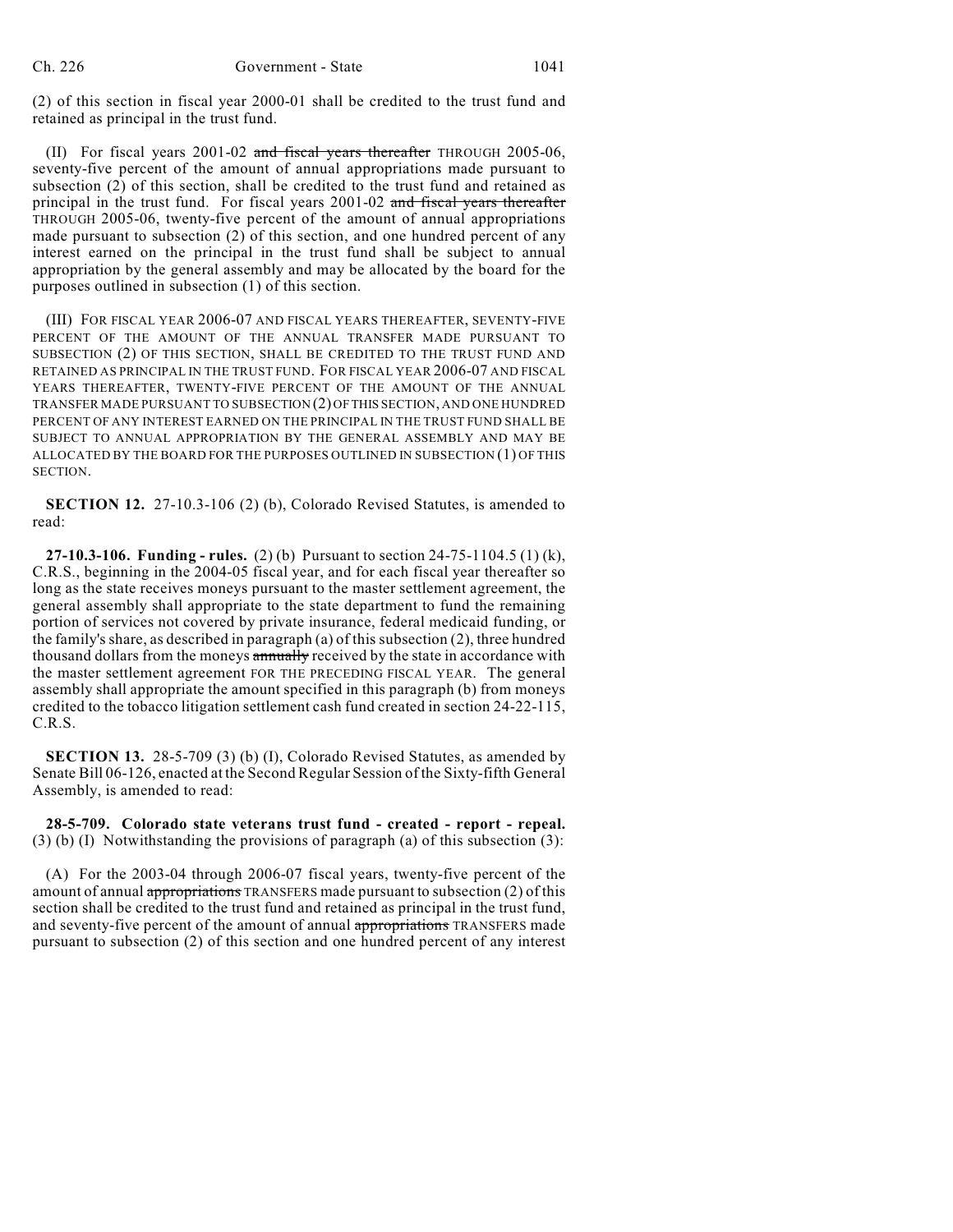earned on the principal in the trust fund shall be subject to annual appropriation by the general assembly and may be allocated by the board for the purposes outlined in subsection (1) of this section.

(B) For the 2007-08 fiscal year, thirty-five percent of the amount of THE annual appropriations TRANSFER made pursuant to subsection (2) of this section shall be credited to the trust fund and retained as principal in the trust fund, and sixty-five percent of the amount of THE annual appropriations TRANSFER made pursuant to subsection (2) of this section and one hundred percent of any interest earned on the principal in the trust fund shall be subject to annual appropriation by the general assembly and may be allocated by the board for the purposes outlined in subsection (1) of this section.

(C) For the 2008-09 fiscal year, forty-five percent of the amount of THE annual appropriations TRANSFER made pursuant to subsection (2) of this section shall be credited to the trust fund and retained as principal in the trust fund, and fifty-five percent of the amount of THE annual appropriations TRANSFER made pursuant to subsection (2) of this section and one hundred percent of any interest earned on the principal in the trust fund shall be subject to annual appropriation by the general assembly and may be allocated by the board for the purposes outlined in subsection (1) of this section.

(D) For the 2009-10 fiscal year, fifty-five percent of the amount of THE annual appropriations TRANSFER made pursuant to subsection (2) of this section shall be credited to the trust fund and retained as principal in the trust fund, and forty-five percent of the amount of THE annual appropriations TRANSFER made pursuant to subsection (2) of this section and one hundred percent of any interest earned on the principal in the trust fund shall be subject to annual appropriation by the general assembly and may be allocated by the board for the purposes outlined in subsection (1) of this section.

(E) For the 2010-11 fiscal year, sixty-five percent of the amount of THE annual appropriations TRANSFER made pursuant to subsection (2) of this section shall be credited to the trust fund and retained as principal in the trust fund, and thirty-five percent of the amount of THE annual appropriations TRANSFER made pursuant to subsection (2) of this section and one hundred percent of any interest earned on the principal in the trust fund shall be subject to annual appropriation by the general assembly and may be allocated by the board for the purposes outlined in subsection (1) of this section.

**SECTION 14.** 25-4-1415 (2), Colorado Revised Statutes, as enacted by House Bill 06-1054, enacted at the Second Regular Session of the Sixty-fifth General Assembly, is amended to read:

**25-4-1415. Cash fund - administration - limitation.** (2) Pursuant to section 24-75-1104.5 (1) (l), C.R.S., beginning in the 2006-07 fiscal year and in each fiscal year thereafter so long as the state receives moneys pursuant to the master settlement agreement, the general assembly shall appropriate STATE TREASURER SHALL ANNUALLY TRANSFER to the fund two percent, not to exceed two million dollars in any fiscal year, of the total amount of the moneys annually received by the state pursuant to the master settlement agreement, not including attorney fees and costs,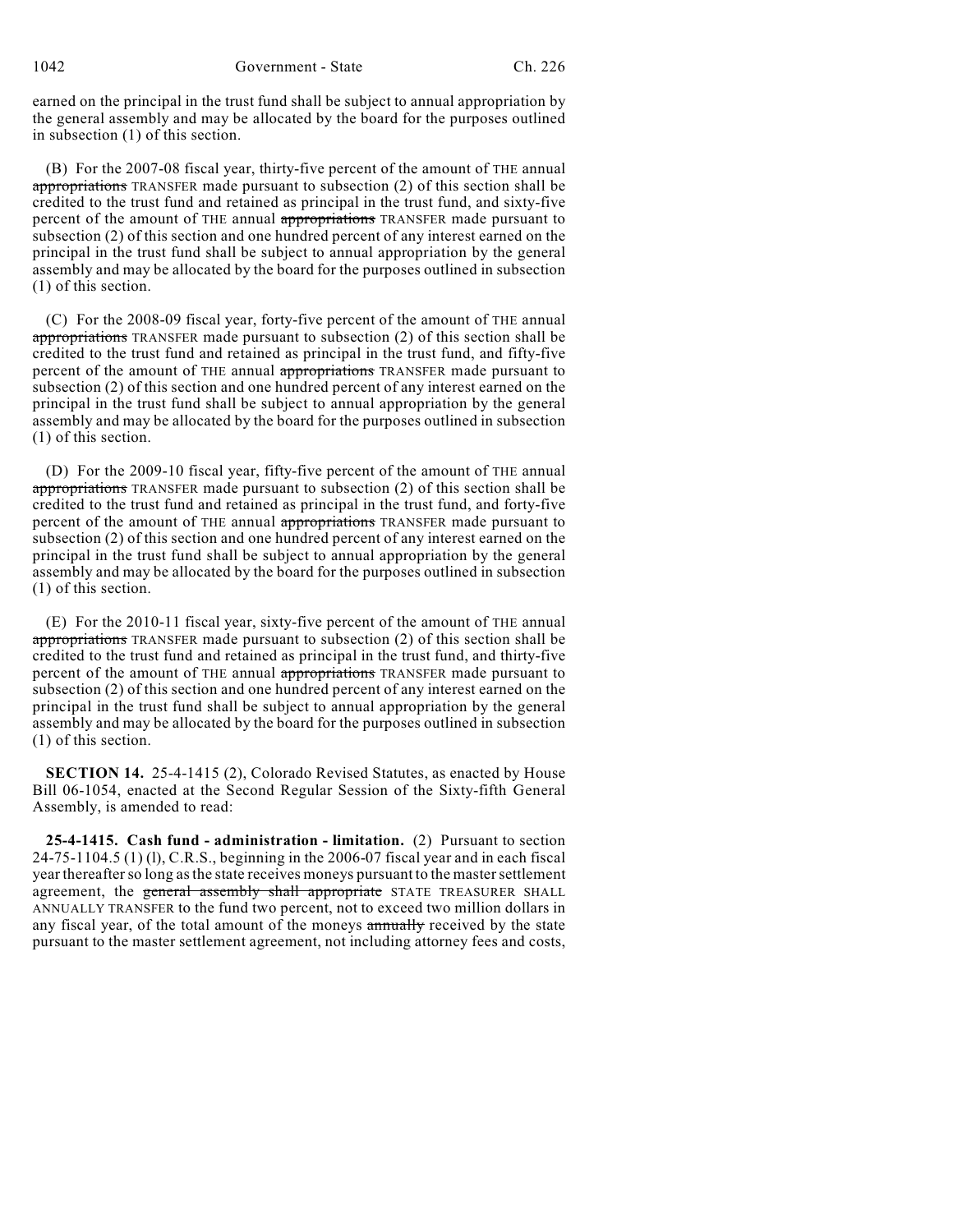during the preceding fiscal year. The general assembly shall appropriate STATE TREASURER SHALL TRANSFER the amount specified in this subsection (2) from moneys credited to the tobacco litigation settlement cash fund created in section 24-22-115, C.R.S.

**SECTION 15.** 24-75-1104.5 (1) (l), Colorado Revised Statutes, as enacted by House Bill 06-1054, enacted at the Second Regular Session of the Sixty-fifth General Assembly, is amended to read:

**24-75-1104.5. Use of settlement moneys - programs.** (1) For the 2004-05 fiscal year and for each fiscal year thereafter, the following programs, services, or funds shall receive appropriations in the specified amounts from the settlement moneys annually received by the state:

(l) The Colorado HIV and AIDS prevention grant program created in section 25-4-1413, C.R.S., shall receive two percent of the total amount of settlement moneys annually received by the state, not to exceed two million dollars in any fiscal year, AS PROVIDED IN SECTION 25-4-1415 (2), C.R.S.

**SECTION 16. Appropriations in the 2006 long bill to be adjusted.** (1) For the implementation of this act, the appropriation made in the annual legislative appropriation act to the legislative department, state auditors office, for the fiscal year beginning July 1, 2006, shall be decreased by one hundred sixty-five dollars (\$165). Said sum shall be cash funds exempt from the tobacco litigation settlement cash fund created in section 24-22-115 (1), Colorado Revised Statutes.

(2) For the implementation of this act, the appropriation made in the annual general appropriation act to the department of education, assistance to public schools, grant programs and other distributions, read-to-achieve cash fund, for the fiscal year beginning July 1, 2006, shall be decreased by four million three hundred sixty-nine thousand five hundred sixty-seven dollars (\$4,369,567). Said sum shall be cash funds exempt from the tobacco litigation settlement cash fund created in section 24-22-115 (1), Colorado Revised Statutes.

(3) For the implementation of this act, appropriations made in the annual general appropriation act to the department of health care policy and financing, for the fiscal year beginning July 1, 2006, shall be adjusted as follows:

(a) The appropriation for the indigent care program, H.B. 97-1304 children's basic health plan trust, is decreased by twenty million nine hundred seventy-three thousand nine hundred twenty-four dollars (\$20,973,924 ). Said sum shall be cash funds exempt from the tobacco litigation settlement cash fund created in section 24-22-115 (1), Colorado Revised Statutes.

(b) The appropriation for the indigent care program, comprehensive primary and preventive care fund, is decreased by two million six hundred twenty-one thousand seven hundred forty dollars (\$2,621,740). Said sum shall be cash funds exempt from the tobacco litigation settlement cash fund created in section 24-22-115 (1), Colorado Revised Statutes.

(c) The appropriation for the indigent care program, comprehensive primary and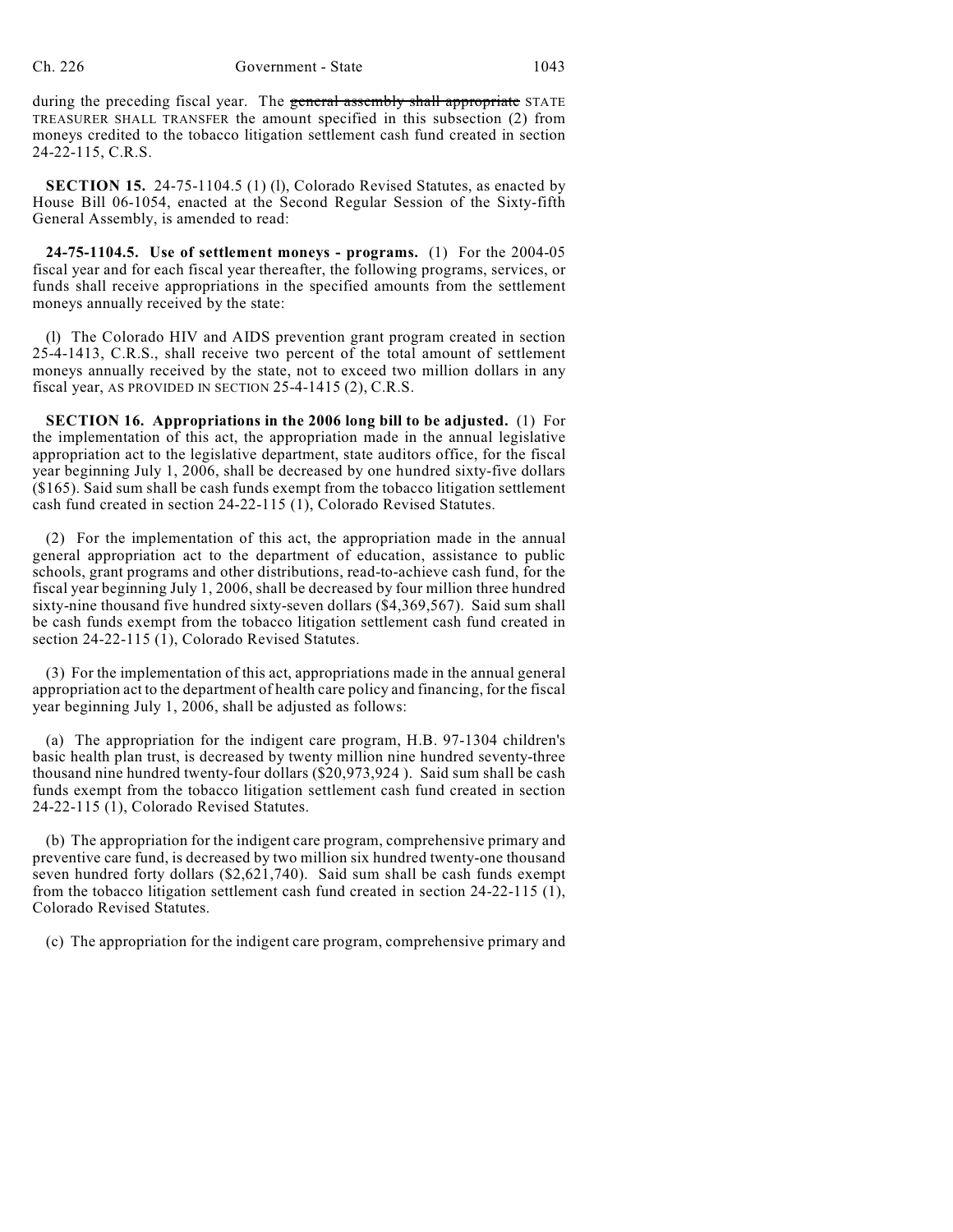preventive care grants program, is decreased by eighty-nine dollars (\$89). Said sum shall be cash funds exempt from the comprehensive primary and preventive care fund created in section 26-4-1107, Colorado Revised Statutes.

(d) The appropriation for department of human services medicaid-funded programs, mental health and alcohol and drug abuse services - medicaid funding, residential treatment for youth (H.B. 99-1116), is increased by five hundred seventy-one dollars (\$571). Said sum shall be cash funds exempt from the tobacco litigation settlement cash fund created in section 24-22-115 (1), Colorado Revised Statutes.

(e) The appropriation for department of human services medicaid-funded programs, mental health and alcohol and drug abuse services - medicaid funding, residential treatment for youth (H.B. 99-1116), from the general fund, is decreased by five hundred seventy-one dollars (\$571).

(4) For the implementation of this act, the appropriation made in the annual general appropriation act to the department of military and veterans affairs, division of veterans affairs, Colorado state veterans trust fund, for the fiscal year beginning July 1, 2006, shall be decreased by eight hundred seventy-three thousand nine hundred thirteen dollars (\$873,913). Said sum shall be cash funds exempt from the tobacco litigation settlement cash fund created in section 24-22-115 (1), Colorado Revised Statutes.

(5) For the implementation of this act, appropriations made in the annual general appropriation act to the department of public health and environment for the fiscal year beginning July 1, 2006, shall be adjusted as follows:

(a) The appropriation for the disease control and environmental epidemiology division, special purpose disease control programs, Ryan White act, operating expenses, is decreased by one hundred four dollars (\$104). Said sum shall be cash funds exempt from the tobacco litigation settlement cash fund created in section 24-22-115 (1), Colorado Revised Statutes.

(b) The appropriation for the prevention services division, rural - primary care, state dental loan repayment fund, is decreased by one hundred ninety-nine thousand six hundred nineteen dollars (\$199,619). Said sum shall be cash funds exempt from the tobacco litigation settlement cash fund created in section 24-22-115 (1), Colorado Revised Statutes.

(c) The appropriation for the prevention services division, prevention partnerships, Tony Grampsas youth services program, prevention services programs, is decreased by one hundred twenty dollars (\$120). Said sum shall be cash funds exempt from the tobacco litigation settlement cash fund, created in section 24-22-115 (1), Colorado Revised Statutes.

(d) The appropriation for the prevention services division, family and community health, child, adolescent and school health, nurse home visitor program fund, is decreased by nine million six hundred thirteen thousand forty-eight dollars (\$9,613,048). Said sum shall be cash funds exempt from the tobacco litigation settlement cash fund created in section 24-22-115 (1), Colorado Revised Statutes.